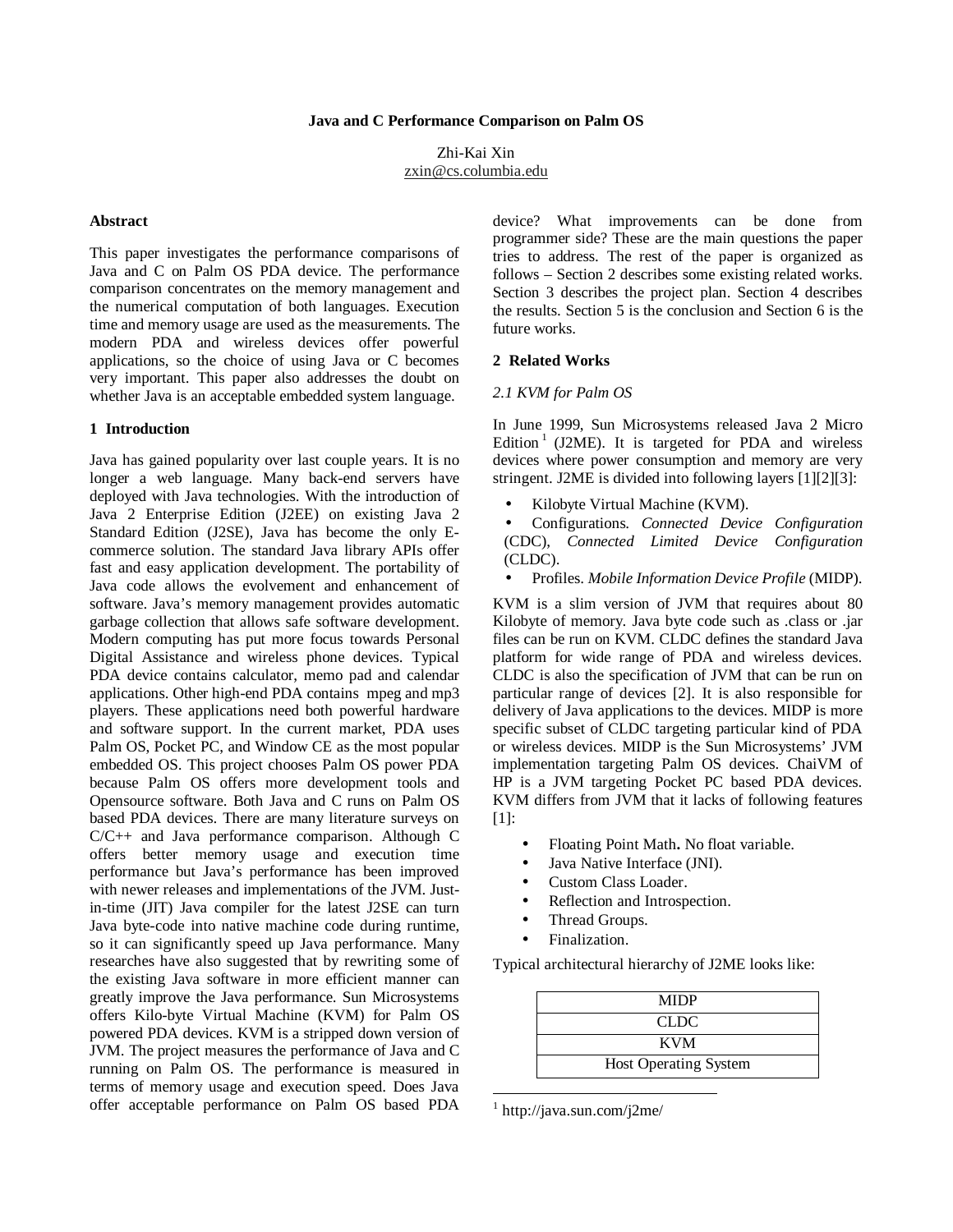## **Figure 1. J2ME architecture**

Developer should directly interact with MIDP library. The Host Operating System is Palm OS in this project.

## *2.2 Smart Object Management*

Sosnoski [4] analyzed the performance of Java and C/C++ with various compilers and JVM implementations. The results showed that C outperforms Java in memory usage and execution speed. Java's automatic memory management handles all the memory allocation and deallocation without developer's intervention but it also creates an extra overhead to the Java software. Due to this extra overhead, Java object's memory usage is rather very high  $[4]$ :

|                                    | Content<br>(bytes) | <b>JRE</b><br>1.2.2<br>(Classic) | <b>JRE</b><br>1.2.2<br>(Hotspot<br>2.0<br>beta) |
|------------------------------------|--------------------|----------------------------------|-------------------------------------------------|
| java.lang.object                   | 0                  | 28                               | 18                                              |
| java.lang.Integer                  |                    | 28                               | 26                                              |
| Int[0]                             |                    | 28                               | 26                                              |
| java.lang.String<br>(4 characters) | $8 + 4$            | 60                               | 58                                              |

**Figure 2 memory usage in (bytes)**

According to Sosnoski [4], different JVM implementations show very unique memory allocation usages. Newer version of JVM does give much better performance. Memory usage is only one problem with Java object. Its allocation time is also worth notice [4]:

| Matrix size | Java | $C/C++$ | <b>FORTRAN</b> |
|-------------|------|---------|----------------|
| 64x64       |      | 137.6   | 205.4          |
| 500x500     | l.6  | 91.     | 193.3          |

## **Figure 3 Memory Management Performances (time in seconds)**

According to Figure 3, the memory allocation time of C/C++ is apparently much better than Java, although newer version of JVM does give more acceptable memory allocation time. In order to improve Java performance, Sosnoski [4] suggested modifying the Java code to use more primitive Java types instead of Java objects. Java contains primitive types of boolean, byte, char, double, float, int, long, and short. Developer should avoid using their wrapper classes such as Integer, Double, Long, Short, etc… Wrapper class represents immutable values of the corresponding primitive types, which give extra memory and performance overhead [4]. Utilities classes such as java.util.Vector and java.util.Hashtable should also be avoided as much as possible since each element must contain a Java non-primitive object or custom object. For instance, java.awt.Point class is used to represent a 'point' such as x and y coordination. Sosonoski [4] suggested using Java primitive type long to represent a Point. Since long is 64 bit in size so the higher bits can represent x coordinate while the lower bits can represent y coordinate<sup>2</sup>. Sosnoski [4] also suggested using dedicated object reuse and object pool concepts to avoid creating new object every time when the object is used very frequently. Database connection object or file descriptor object should only be created once and rest of the program should just reuse those objects without re-creating them again.

# *2.3 Benchmark test for Java and C/C++*

Sosnoski [5] carried out series of benchmark testing on various Java compilers and JVM implementations such as HotSpot JVM and IBM win32 JRE. The benchmark test areas include:

- Basic numerical computation
- File I/O
- Memory management
- Typecasting overhead
- Multi-thread and Synchronization

The benchmark test results showed C/C++ definitely outperforms Java in many aspects. But newer version of Java compiler and JVM does improve the overall Java performance. IBM win32 JRE actually outperforms C/C++ in numerical computation by small percentage.

# *2.4 Numerical Computation*

|       | JRE 1.2.2<br>(Classic) | JRE 1.2.2<br>(Hotspot 2.0)<br>beta) | $C/C++$ |
|-------|------------------------|-------------------------------------|---------|
| 331MB | 26                     | 14                                  |         |

Moreira et al. [6] compared the matrix multiplication benchmark test with Java, C/C++ and FORTRAN. Here are the results:

# **Figure 4. Performance measured in Mflops**

FORTRAN and C/C++ clearly outperform Java in matrix computation. The matrix is implemented using array in all three languages. Java has an overhead of array checking where extra code is inserted to test array boundary and array index validity. Java throws indexOutOfBound

 $2^{2}$  For code example on representing Point with long, see http://www.javaworld.com/javaworld/jw-11-1999/jw-11-performance.html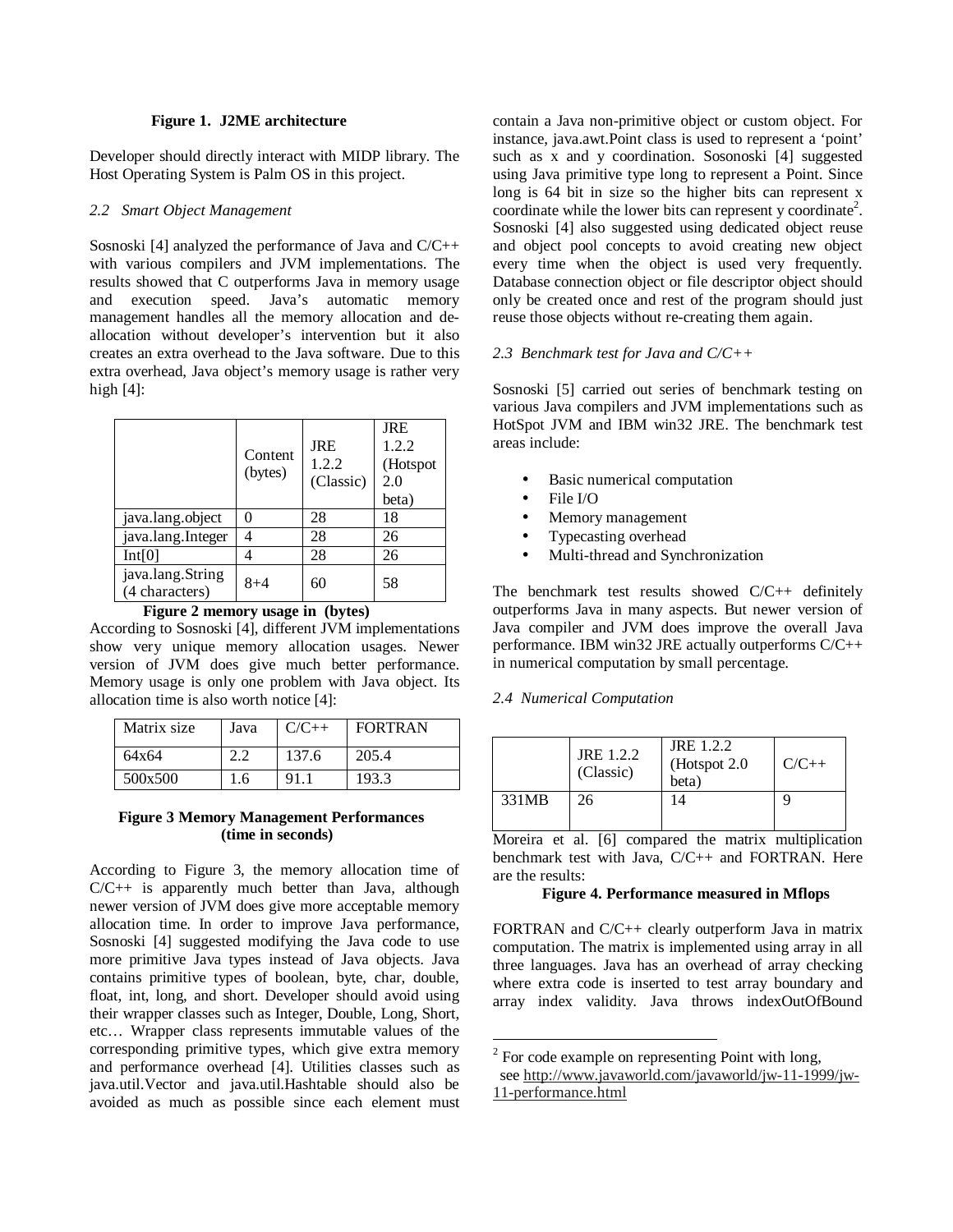exception if the software tries to access invalid array index or null array. Another problem is that Java does not have true multidimensional array, instead it has array of arrays. C/C++ and FORTRAN use true multidimensional array so the indexing is much faster. Moreira et al. [6] proposed to disable Java runtime array checking mechanism and Java's matrix multiplication performance got 15-fold improvement. Many Java runtime features must be left out in order to improve the overall performance.

Boisvert et al. [7] also pointed out the problems of multidimensional array with Java in numerical computation. Getting rid of Java runtime array checking was the solution proposed to improve the matrix multiplication performance. Complex number is also popular in numerical computation, Java implementation of complex number incurs overhead of object accessing. Boisvert et al. [7] presented a list of Do's and Don't for numerical computation in Java in order to improve its performance:

- Do use latest and modern JVM
- Do alias multidimensional array that is turn  $A[i][j][k]$  to  $Aij[k]$
- Do declared local variable in innermost scope. That is for (int i= $0$ ; ...)
- Do use  $+$  = rather than  $+$  semantics to reduce the temporary variables.
- Don't create/destroy little objects in innermost loops; Java  $GC^3$  slows thing.
- Don't use java.util.Vector in numerical computation.

Boisvert et al. [7] carried out series of SciMark<sup>4</sup> benchmark test on 500-MH Intel PIII running Win98. The results actually showed that Java (Sun 1.2 and IBM 1.1.8) outperforms C (Borland 5.5 and MS VC++ 5.0) with optimization. Java's performance is correlated to JVM implementation rather than underlying hardware [7].

### *2.5 J2ME: Real-world performance*

Yi et al. [10] performed series of benchmark test on various PDA and wireless devices with J2ME. Each device is loaded with CLDC 1.0 and MIDP 1.0. The benchmark test includes: JKernelMark, JAppsMark and JXMLMark. JKernelMark is set of test drivers for testing KVM implementation while JAppsMark and JXMLMark are for applications. The JKernelMark benchmark includes basic numerical computation, string manipulation, memory management, and method calls. The benchmark test results can be found at:

http://www.javaworld.com/javaworld/jw-10- 2002/images/jw-1025-j2mebenchmark4.gif

Different JVM implementations actually give rather wide range of performances.

## *2.6 Garbage Collection in Embedded System*

Chent et al. [11] performed set of experiment on relationship between garbage collection and energy consumption on Palm OS device. KVM uses mark and sweep style garbage collection algorithm. Overall the experiment showed that frequent garbage collection actually consumes less energy while it may impact application performance.

## **3 Project Plan**

The purpose of the project is to compare runtime performance of Java and C on Palm OS device. Many of the previous Java and C/C++ works were performed either on Unix or Window machines where processor speed, memory and power are plentiful. One of the main challenges of this project is getting complicated algorithm programs running on the low power, stringent physical memory and limited processor speed PDA device. Three questions should be answered by end of this project: which language has better runtime performance on embedded PDA device, Java or C? If Java's performance is poorer than C on PDA device, how bad is it? Is there any future improvement could be made either on the JVM itself or the software written in Java? Java has many useful features that ease the programmer's responsibility to produce safe and robust software. Sometimes these useful features have to be sacrificed in order to boost up Java performance. For instance Java array and garbage collection are useful but also incurring huge runtime overhead.

### *3.1 Target test environment*

Benchmark test is carried out on Sony Clie with Palm OS 4.0 and 16MB of physical memory. Sun Microsystems KVM is used as JVM.

### *3.2 Development environment*

Development is carried out under Intel PIII 700-MH Win98. Require Java software's are JDK1.4 and J2ME (CLDC 1.0 and MLDP 1.0). Require C software's are Cygwin emulator with GCC and PRC-TOOL [14] for Palm OS.

# *3.3 Benchmark test*

The performance measurement is based on the execution time and memory usage. Below are list of benchmark test programs that should be performed on the Sony Clie<sup>5</sup>:

<sup>&</sup>lt;sup>3</sup> Garbage Collector

<sup>4</sup> SciMark is benchmark from National Institute of Standards and Technology, http://math.nist.gov/SciMark.

<sup>5</sup> Eventual list may vary little depending on actual implementation and time constraints.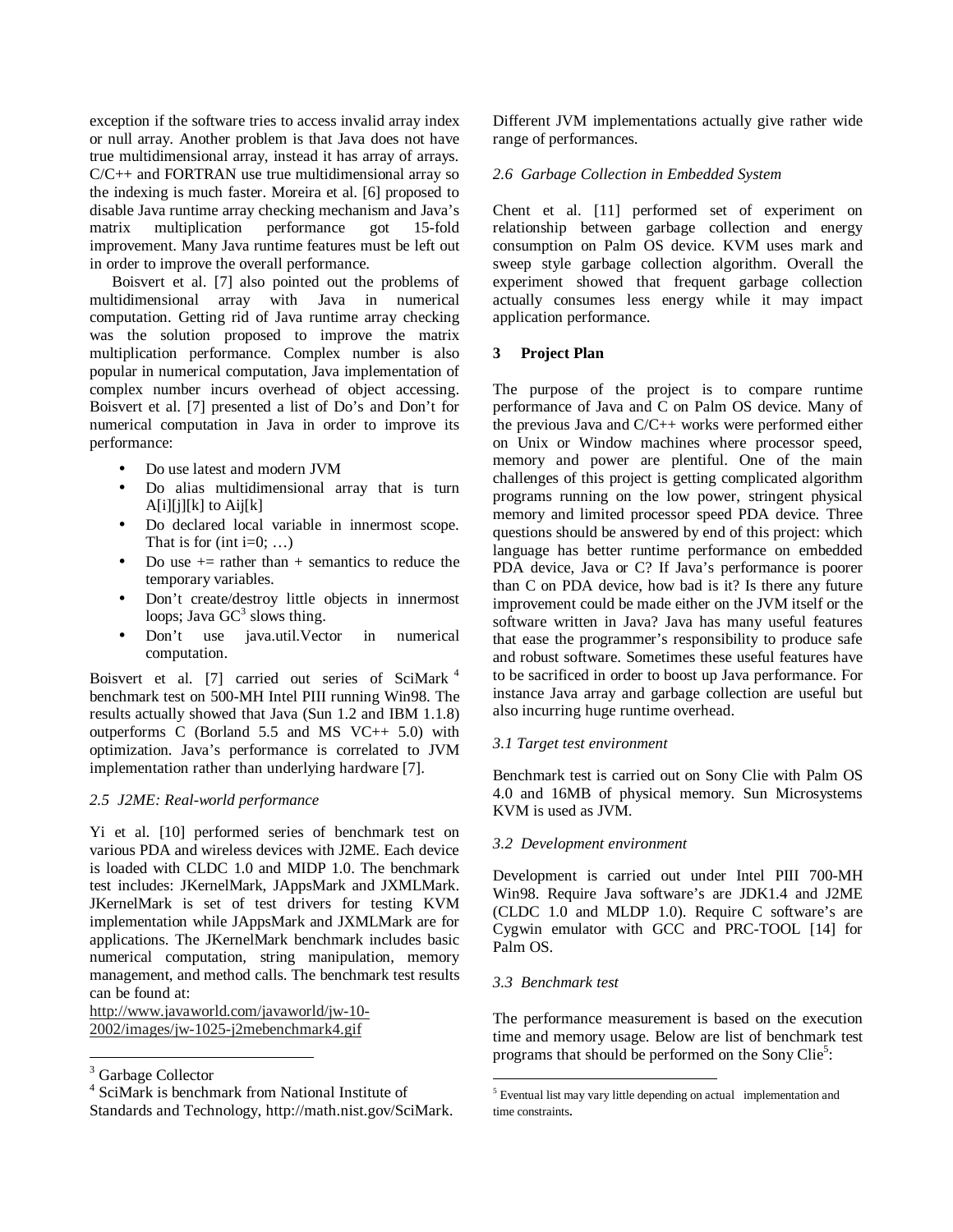- Looping
- Array Copy
- Hashing
- String Concatenation
- Matrix Operation
- Factorial (recursive and looping)

Neither Java nor C can claim to be the only best language for embedded environment development. Java and C each has its advantages and disadvantages. Java's rich set of library and its runtime checking make development much faster and produce robust software while suffering performance issues. C on the other hand relies more on the developer's coding skills and language knowledge such as manual allocation and de-allocation of memory where development takes much longer and produce error-prone software while honoring with its excellent performance. There are trade offs on using either Java or C. It is up to developer deciding which language will benefit the most.

## **4 Results and Discussion**

## *4.1* Looping

The experiment involves running calculations through double *for* loops with *n* numbers of iteration per loop. The execution time of C obviously outperforms Java (Figure 5).



Java must avoid putting unnecessary method calls and array access in the loop to improve the runtime performance. Array access involves automatic array bound check that can slow down array access. In the Optimized version of the Java loop test, array access is taken out of the loop, and the execution time shows great improvement.

# *4.2* Array Copy

This experiment involves copy source array to destination array. Using loop to copy arrays in Java outputs poor performance. Shirazi [15] suggests using the 'system.arraycopy' to improve array copy execution time.



From figure 6, it is clear that using Java's system array copy API significantly improves the execution time and yields compatible results as C. In fact, for array size of 700 Java actually outperforms C by more than 10 milliseconds.

## *4.3* Hashing

In Sosnoski's Java and C benchmark performance experiment, he points out the importance of Java object management [4]. Smart allocation and garbage collection of Java object will yield much better performance than just blindly allocation of unnecessary objects. Since garbage collection is an expensive operation, it should be avoided whenever possible. Object pooling is the re-use of Java object to avoid garbage collection while running heavy computation. In the *Object pooling version of Java hashing*, most frequent used objects are re-used without being garbage collected, thus the running time is very compatible to C. After all Java's build-in hashing library *Hashtable* frees programmer from re-implementing hashing routines. In the experiment C hashing is implemented using separate chaining algorithm<sup>6</sup>.



<sup>6</sup> Uses Mark Weiss C hashing implementation http://www.niksula.cs.hut.fi/~tik76122/dsaa\_c2e/files.htm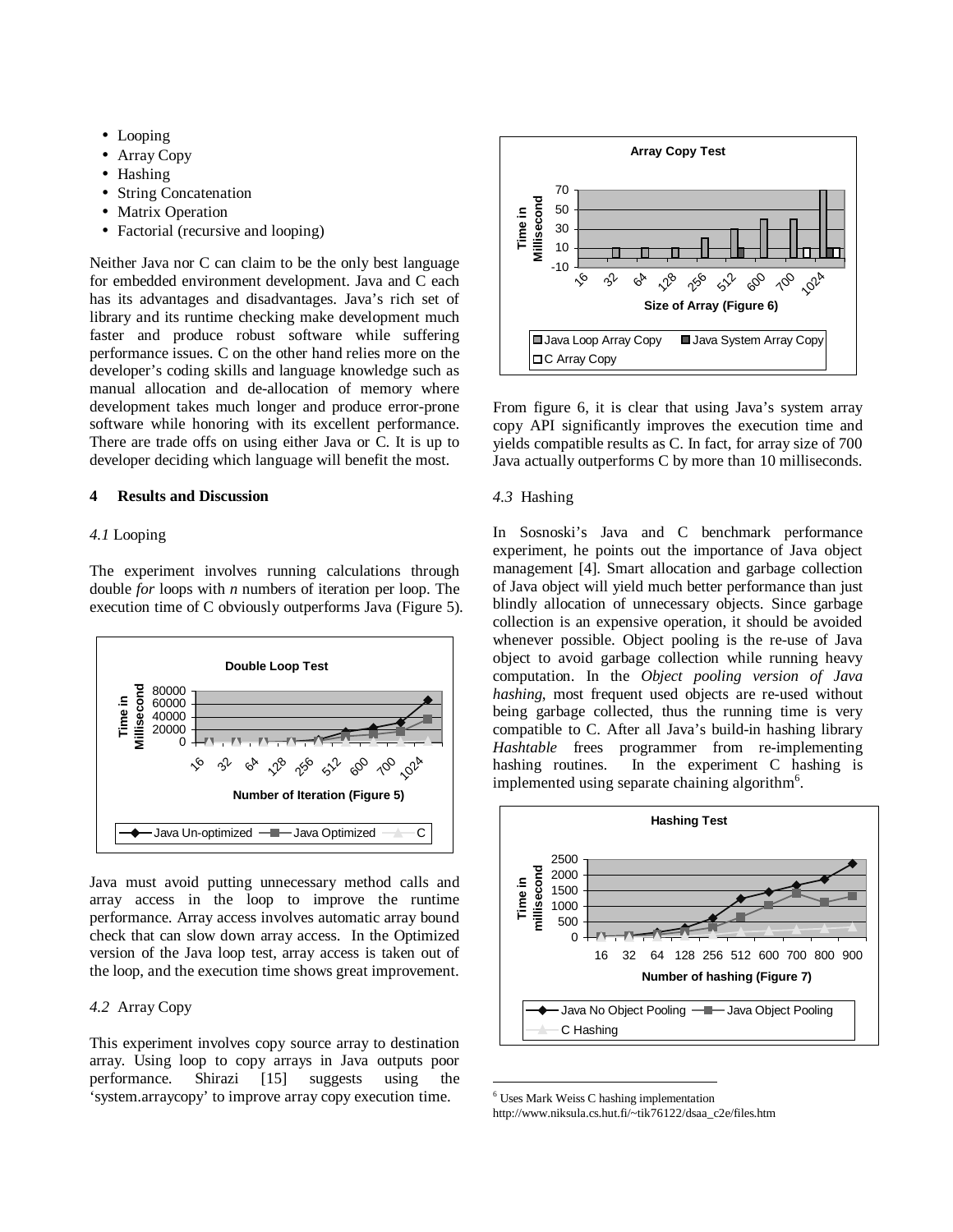# *4.4* String Concatenation

Java's String class is easy to use and it comes very handy in all sort of situation. Concatenation of Java static strings is done at the compilation time, thus it takes off the runtime burden. C's string is implemented using array of characters or characters pointer, thus all string concatenation is done at the runtime. Java's string concatenation clearly out performs C's primitive string manipulation.



#### *4.5* Matrix Operation

Memory shortage is the main problem with Java development in the PDA environment. PalmOS KVM only allocates 64KB of total memory for Java program to run. Matrix operation usually involves heavy memory usage and computation cycles. Matrix computation in Java is very poor due to the fact that matrix implementation is using multi-dimensional Java *array* in multiple *for* loops. Frequently garbage collection and array bound checks within loops are the main problems for Java matrix operation. There is a way to disable Java array bound checking, but KVM and JDK do not support this feature. GCC Java compiler can be tailored to meet such needs. During the experiment Java throws *OutOfMemory* exception when trying to allocate 128x128 integer type matrix. This behavior does concur with the 64KB memory limitation of KVM under Palm OS device. An interesting observation is that Java garbage collection is not very consistent during the execution of Java program. In figure 9, after memory allocation of size 64x64 matrix, the garbage collector does not seemed to be run, since the *Memory before matrix allocation* of size 100x100 matrix still remains to be around 28KB. Overall KVM under Palm OS is not an ideal place for matrix computation.







Factorial is a highly recursive algorithm but it can also be implemented using *while loop*. The recursive version of programs in both Java and C are much shorter than the *while loop* version. From figure 10, it is clear that the *while loop* version of Java factorial runs significantly faster than the recursive version. According to Chirazi [15] Java should avoid recursion when ever possible instead loop should be used. C's recursive factorial throws a *stack over flow error* when input to factorial is 100. Palm OS clearly has a relative smaller stack size of 2.5KB. Thus Java seems to be doing better job in the factorial calculation.

### **5**. **Conclusion**

In this report the performances of Java and C are closely studied on the Palm OS PDA device, Sony Clie. No single language is perfect for development on the PDA device. Both Java and C have to deal with the following issues:

- Memory management
- o Java's automatic garbage collection helps developer catch memory leak by de-allocating out of scope objects,